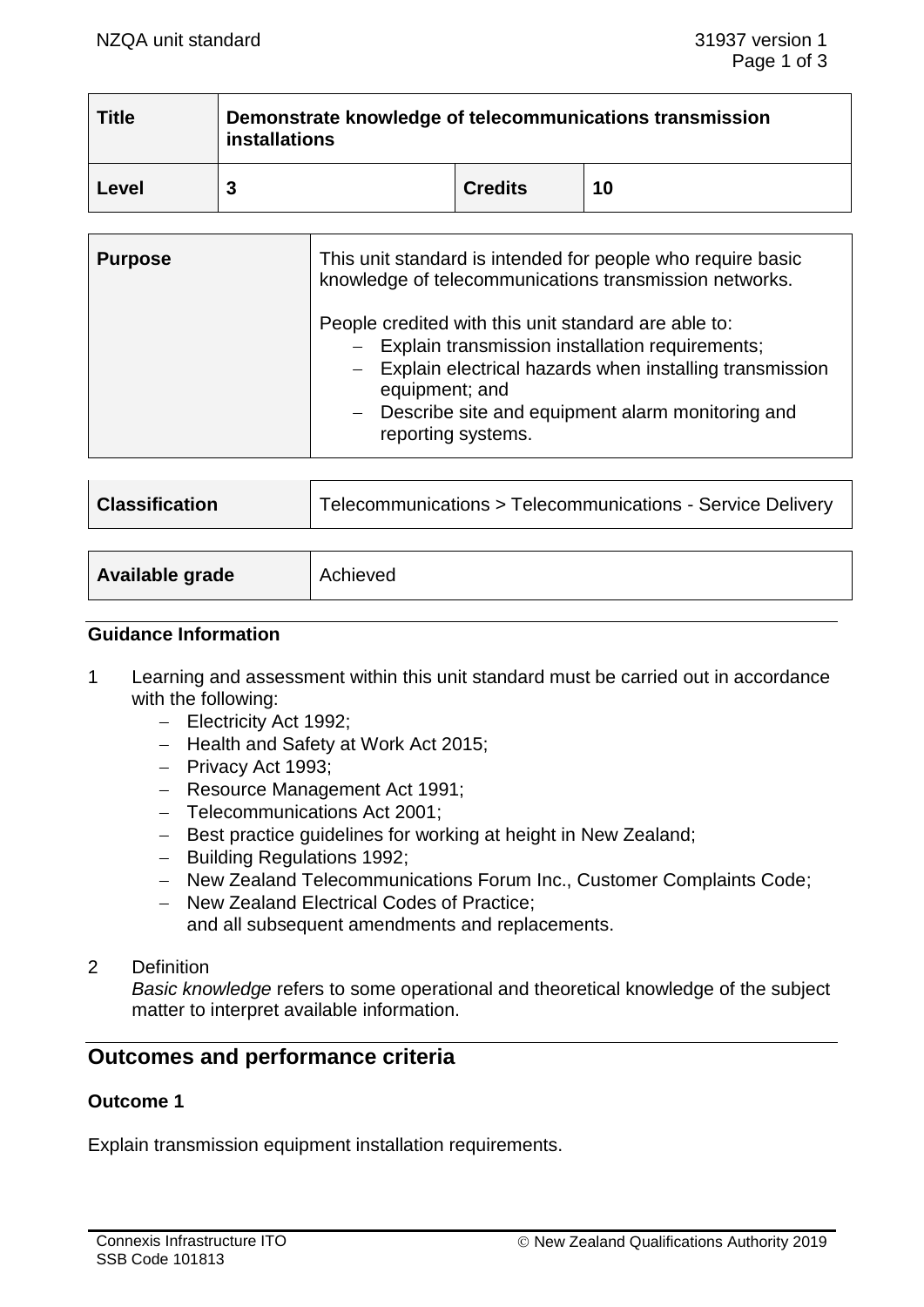## **Performance criteria**

1.1 Legislation for the telecommunications industry is explained in terms of the impact on transmission equipment installation.

Range Acts, Regulations, industry standards, Codes of Practice.

- 1.2 Permits and company procedures that impact on transmission equipment installations are explained in terms of compliance.
- 1.3 Typical power supply systems are explained in terms of battery backup and emergency generators.
- 1.4 Limits for work and registration requirements as defined by the Electricity Act 1992 are explained in terms of Electrical Appliance Serviceperson Registration (EAS) and Electrical Service Technician Registration (EST).
- 1.5 Security access and fire protection system procedures are explained in term of their purpose and function.
- 1.6 The purpose and operation of seismic infrastructure is explained in relation to equipment rooms.

### **Outcome 2**

Explain electrical hazards when installing transmission equipment.

#### **Performance criteria**

2.1 Hazards associated with Battery Banks and extra low voltage (ELV) power systems are explained in terms of actions to eliminate them.

Range short circuits, capacity, hydrogen gas, battery acid, flashover, fire.

2.2 Hazards associated with Fibre Optic Systems and fibre optic light sources are explained in terms of actions to eliminate them.

Range skin and eyes, shards, ingestion.

#### **Outcome 3**

Describe site and equipment alarm monitoring and reporting systems.

### **Performance criteria**

- 3.1 Types of alarm monitoring and reporting systems are described in terms of their use in telecommunications.
- 3.2 Alarm monitoring and reporting systems are described in terms of collecting and transmitting to a central monitoring location.